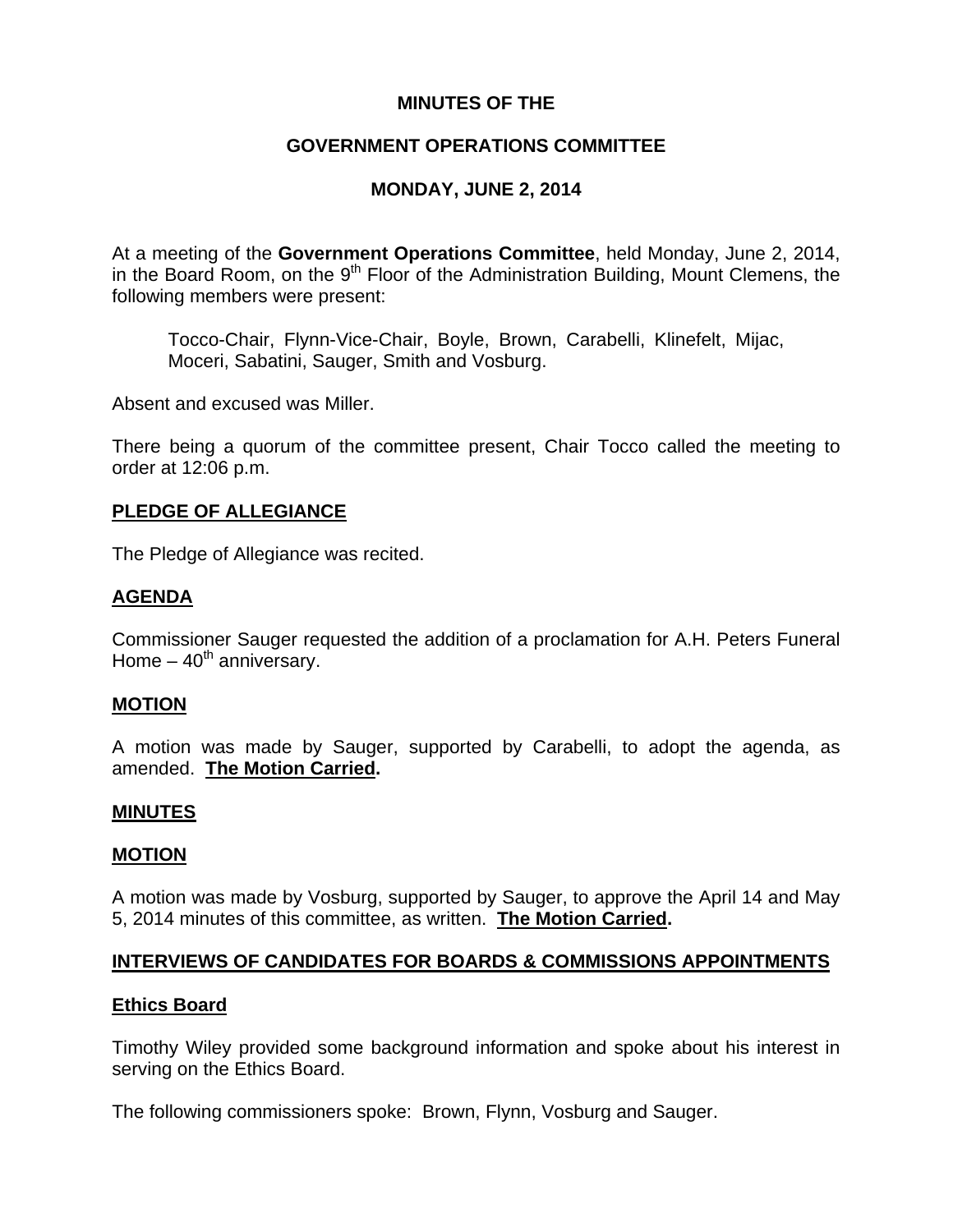## **MOTION**

A motion was made by Carabelli, supported by Smith, to receive and file the interview with Timothy Wiley. **The Motion Carried.** 

## **2013 ANNUAL REPORT FOR MACOMB COUNTY ETHICS BOARD**

Dr. Donald Amboyer was present and provided a brief summary of the report.

The following commissioners asked questions: Carabelli and Klinefelt.

### **MOTION**

A motion was made by Carabelli, supported by Smith, to receive and file the 2013 Annual Report for the Macomb County Ethics Board. **The Motion Carried.** 

Dr. Amboyer complimented the Board of Commissioners and Office of County Executive for supporting the role of the Ethics Board and providing budgetary assistance. He spoke about an online training program that is being developed and requested feedback from commissioners via an ethics online learning demonstration course.

The following commissioners spoke: Brown, Tocco and Vosburg.

### **CORPORATION COUNSEL MONTHLY REPORT**

John Schapka summarized the monthly report for May and provided details about two additional cases that came in after the report was submitted.

The following commissioner spoke: Brown.

#### **MOTION**

A motion was made by Brown, supported by Smith, to receive and file the monthly report submitted by Corporation Counsel. **The Motion Carried.** 

#### **Request to Change Title of Audit Committee Co-Chair to Vice-Chair**

The following commissioner spoke: Klinefelt.

### **COMMITTEE RECOMMENDATION – MOTION**

A motion was made by Carabelli, supported by Moceri, to recommend that the Board of Commissioners concur with the Board Chair and approve request from Commissioner Veronica Klinefelt to change title from Co-Chair of Audit Committee to Vice-Chair of Audit Committee; further, a copy of this Board of Commissioners' action is directed to be delivered forthwith to the Office of the County Executive. **THE MOTION CARRIED.**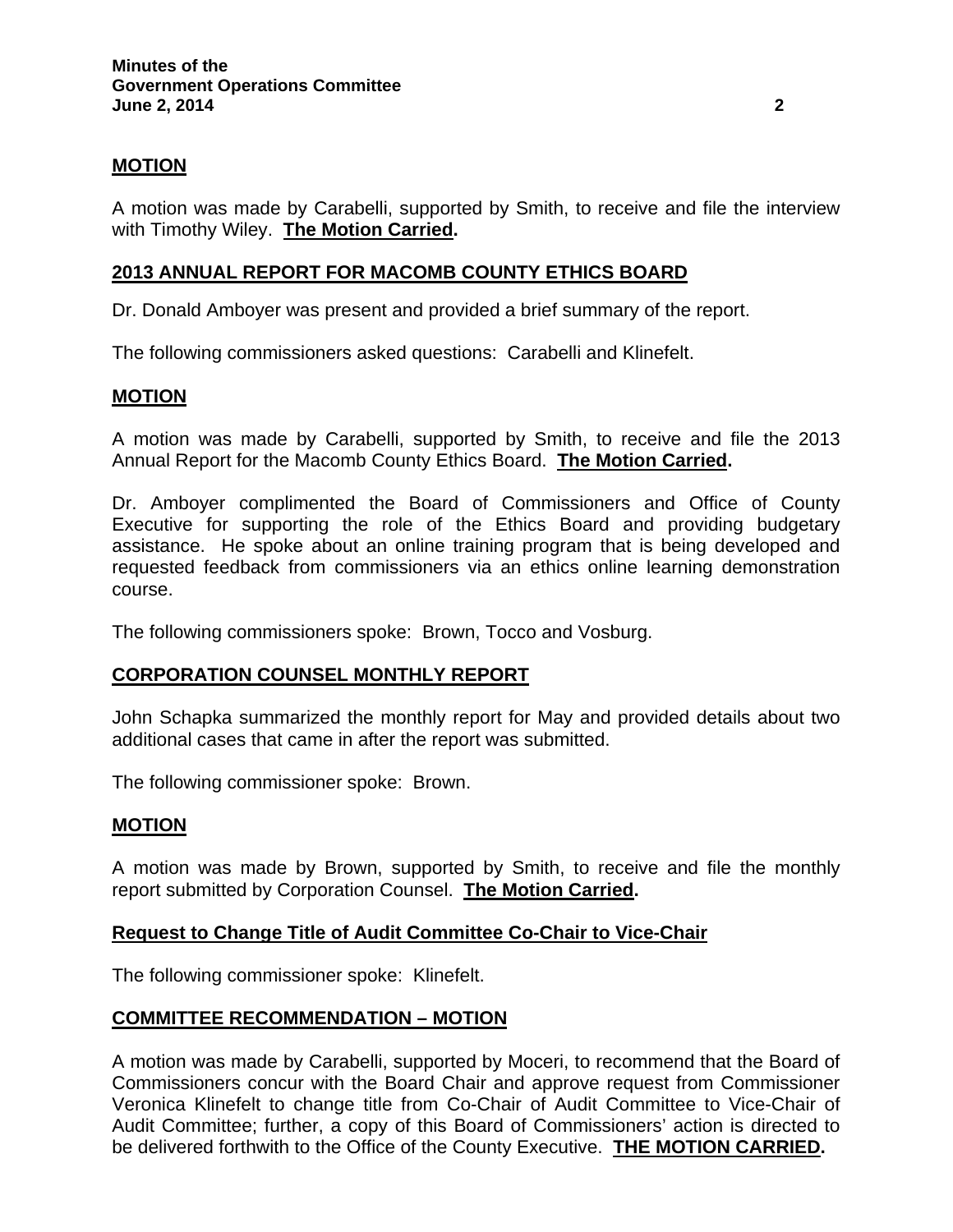## **ORDINANCE ESTABLISHING PROCEDURES FOR PROPOSING CHARTER AMENDMENTS AS REQUIRED BY SECTION 10.5.1 OF MACOMB COUNTY CHARTER**

Chair Tocco noted that this is for informational purposes and the ordinance will be considered at the Finance Committee meeting on June 5.

The following commissioners spoke: Flynn, Klinefelt, Moceri and Vosburg.

## **MOTION**

A motion was made by Brown, supported by Carabelli, to receive and file the information provided on the proposed Ordinance establishing procedures for proposing Charter amendments as required by Section 10.5.1 of Macomb County Charter. **The Motion Carried.** 

### **RESOLUTION ADOPTING A COMPLETE STREETS POLICY (OFFERED BY BOARD CHAIR ON BEHALF OF BAORD)**

Chair Tocco noted that this is for informational purposes and the resolution will be considered at the Infrastructure Committee meeting on June 17.

Andrew Kim, Director of Legislative Affairs, spoke about the data collection process and annual written report that will be provided to the Board.

The following commissioners spoke: Flynn and Klinefelt.

## **MOTION**

A motion was made by Carabelli, supported by Sauger, to receive and file the information provided on the resolution to adopt a Complete Streets Policy. **The Motion Carried.** 

## **ADOPTION OF PROCLAMATIONS**

## **COMMITTEE RECOMMENDATION – MOTION**

A motion was made by Carabelli, supported by Vosburg, to recommend that the Board of Commissioners adopt the following proclamations:

Congratulating Susan Berardinelli – 100<sup>th</sup> Birthday (offered by Tocco);

Congratulating Michael Holycross on Being Chosen as One of America's "Top 1,200 Advisors" **(offered by Board Chair on behalf of Board)** and

Commending A.H. Peters Funeral Home – 40<sup>th</sup> Anniversary **(offered by Sauger).** 

## **THE MOTION CARRIED.**